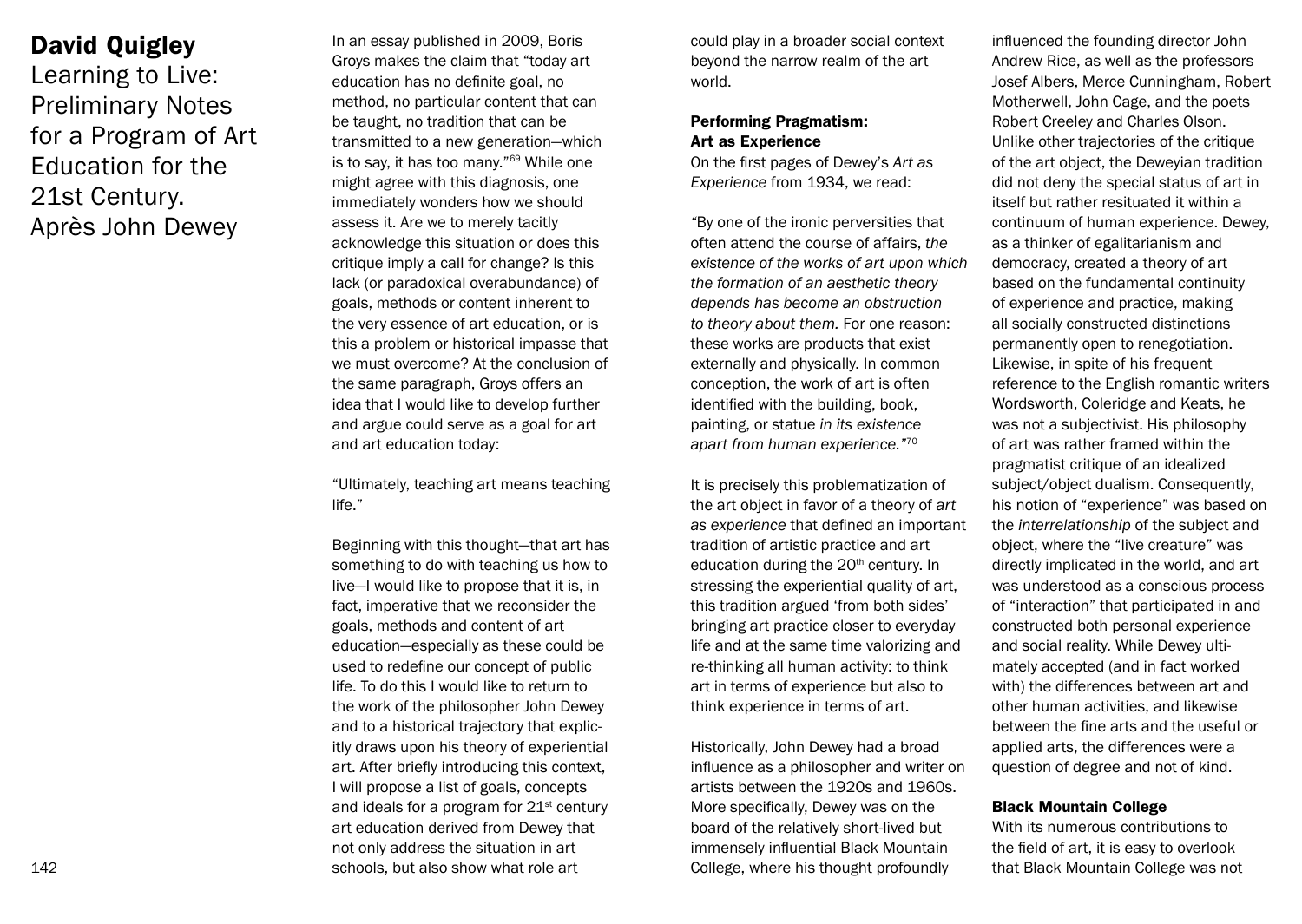specifically conceived as an art school. It was rather a liberal arts school with art at the center of its pedagogical philosophy acting as a model for an underlying logic of practice and experience that moved between the humanities, manual labor and the fine and applied arts. $71$ When Black Mountain College opened in 1933, it only had 21 students and four faculty members, although it eventually grew to be slightly larger. Still, over its 24 years, fewer than 1200 students studied at Black Mountain College (roughly the same number who studied at Bauhaus). $72$ However, as numerous publications and exhibitions since its closing attest, Black Mountain College was, along with the Bauhaus, one of the most influential art education projects of the 20<sup>th</sup> century—and John Dewey's philosophy was at the core of its mission.

#### Josef Albers and the Vorkurs

First developed together with László Moholy-Nagy following Johannes Itten at the Bauhaus from 1923 to 1933, then at Black Mountain College until 1949 and at Yale from 1950-1958, Josef Albers's *Vorkurs* has continued to be a reference for art pedagogy in the 20<sup>th</sup> century. Albers based his course on studies and experiments that were intended to make artists learn "to see directly" through heightening immediate awareness and shedding one's visual and other perceptual habits. But what is often underappreciated is that Albers understood this process of "learning to see" in terms that went well beyond the concerns of design or the visual arts.<sup>73</sup> Not merely an exercise in gaining artistic proficiency, these experiments were both an immediate reaction to the complexity of the phenomenology of perception and an invitation to understand vision in much broader terms:

"If we accept education as life and as preparation for life, we must relate all school work, including work in art, as closely as possible to modern problems. [...] In short, our art instruction attempts first to teach the student to see in the widest sense: to open his eyes to the phenomena about him and, most important of all, to open his eyes to his own living, being, and doing."<sup>74</sup>

Learning to see. Learning to create art. Learning to live. This is pedagogy in critical existential terms. Learning to see for Albers meant learning what it means to be alive.

#### Après John Cage

John Cage and the countless artists influenced by him, Fluxus, multiple projects of experimental and "expanded" cinema, theatre, dance and performance during the second half of the 20<sup>th</sup> century began with the assumption that artworks themselves are secondary to the experience of making or participating in the making of art. In the tradition of John Dewey, art was seen as being *neither* purely physical *nor* representational (what is portrayed) *nor* as merely subjective, but rather as part of a process of making, reflecting and interacting within a field of common experience and the physical world. In this tradition, it was not a question of neglecting the artwork entirely, what was important was to stress that the

significance of works of art was first and foremost what we do with them and what they do with us, looking at art as a specific kind of interaction between the artist, a community of viewers and the sounds, actions and materials of expression.

#### Theater Piece No 1

It is appropriate that we do not know what actually happened during the event that has since been heralded as the first intermedia "Happening." We do not know the specific date (the year yes, 1952), whether an actual score existed (perhaps still tucked away in some North Carolinian attic)—we do not even really know its name, and the various recollections about what actually transpired often differ in some important details. *Theater Piece No. 1*, sometimes also referred to as "The Untitled Event at Black Mountain College," nonetheless remains at a nodal point in the history of  $20<sup>th</sup>$  century art.<sup>75</sup> Set in the dining hall of the College, John Cage stood atop a ladder and held a lecture ('interrupted' sporadically by silence).<sup>76</sup> with Robert Rauschenberg's paintings (The White Paintings) hanging above the audience, Mary C. Richards (translator of Artaud's *The Theater and Its Double*, now known for her philosophy of pottery) and the poet Charles Olson reading various pieces of poetry, Merce Cunningham dancing (together with unnamed dancers) amidst the audience (there is mention of a barking dog following him), David Tudor playing prepared piano and Rauschenberg playing Edith Piaf records on an old-fashioned record player (although there is disagreement about 145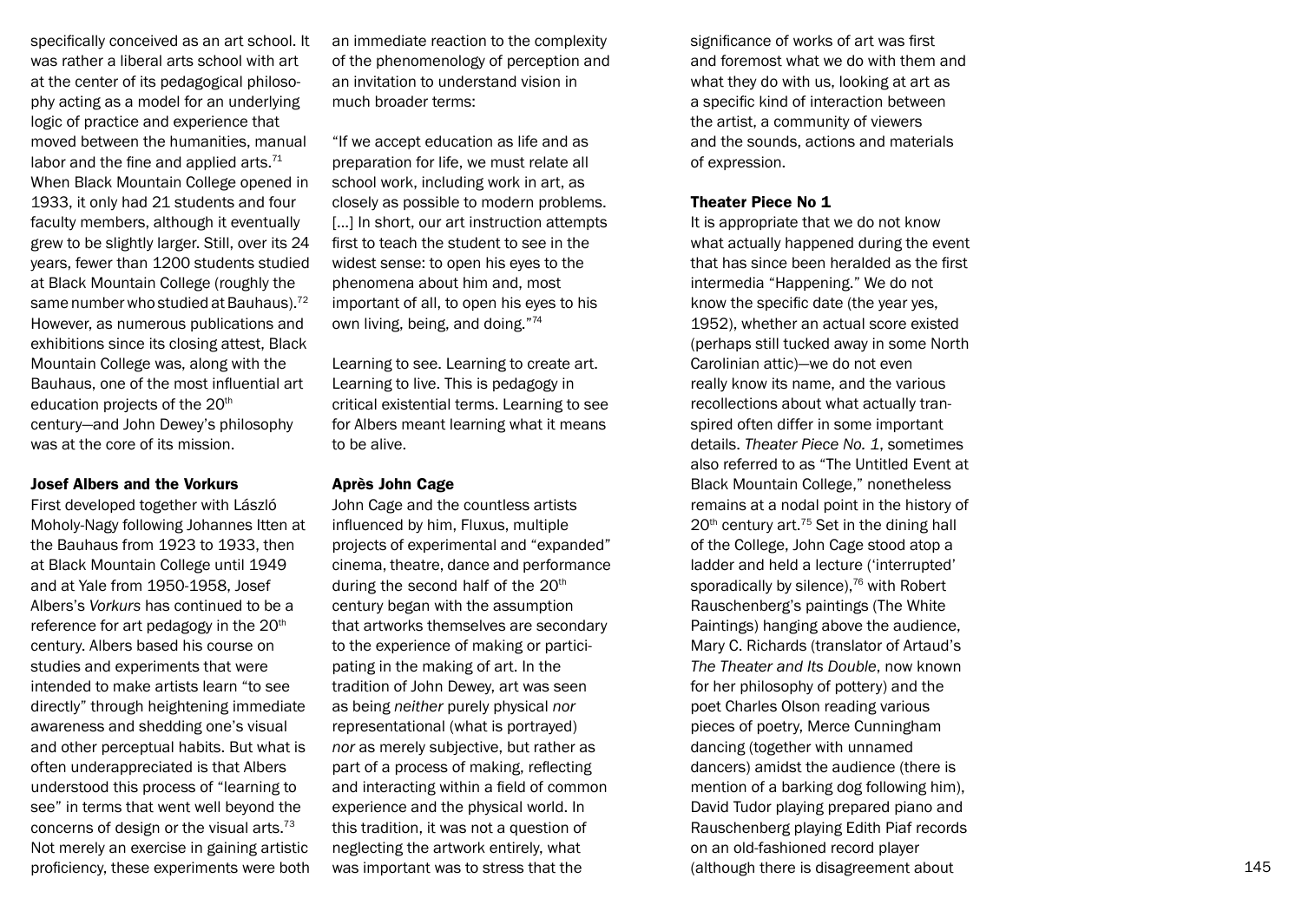what records he actually played)—each participant acted at assigned times but doing whatever they wanted. There was a slide projector showing abstract colors and photographs (of trees?) and a movie projector showing various films. All of the sources agree on one thing: There were coffee cups on the audience's seats that were filled with coffee at the end of the performance.

Using chance operations, but also composition and even the choreography of everyday life, *Theater Piece No 1* was as much a ritualized philosophical reflection as it was a performance, with the conditions of experience given a structure from which they could be perceived and appreciated. In Dewey's terms, one could say that the piece was about having an experience (in the singular), which Dewey distinguished from the everyday flow of less clearly distinguishable experiences (in the plural). Having "an experience" implies "demarcation" and "fulfillment" and was very close to what Dewey understood as art:

"A piece of work is finished in a way that is satisfactory; a problem receives its solution; a game is played through; a situation, whether that of eating a meal, playing a game of chess, carrying on a conversation, writing a book, or taking part in a political campaign, is so rounded out that its close is a consummation and not a cessation. Such an experience is a whole and carries with it its own individualizing quality and self-sufficiency. It is *an* experience."<sup>77</sup>

In spite of Cage's insistence on chance and indeterminacy (or, one might claim, because of it), the event emerges as a discrete moment, a uniquely demarcated point in time, a delineated interaction with the material and social world expressed in art—a way of giving form to the fragmentary activities and passing of time in which actions would otherwise not in themselves lead to completion. Above all, *Theater Piece No 1* was a lesson on understanding the interrela tionship between perception and construction that underlines both art and experience.

Be tween 1957–59, after his work at Black Mountain College, John Cage held a series of highly influential composition classes at the New School for Social Research that have come to be thought of as the "beginning point" for a number of different artistic positions and move ments.<sup>78</sup> Classwork was based on experiments with chance operations while participants were encouraged to work in different media and in different formats—with discussions following the students' presentations.

Sh ortly before his death in 1978, while talking about one of his famous histori cal charts, George Maciunas described the influence of John Cage: "Now for this chart I chose style rather than location because the style is so unlocalized and mainly because of the travels of John Cage. So you could call the whole chart like 'travels of John' like you could say 'travels of St. Paul,' you know? Wherever John Cage went, he left a little John Cage group, which some admit, some do not admit his influence. But the fact is there, that those groups formed after his visits."<sup>79</sup>

*Ap rès John Cage* was the title of the first Fluxus event in Germany, June 9, 1962 in Wuppertal, (organized by George Maciunas) but could also be thought of in the millennial spirit of traditional historiography: After Dewey, after Cage, after Allan Kaprow, after Fluxus, after George Maciunas, after Dick Higgins, after Wolf Vostell, after George Brecht, after Ay-o, after Carolee Schneemann, after Shigeko Kubota, after Nam June Paik, after Robert Filliou, after Robert Watts, after Daniel Spoerri, after Geoffrey Hendricks…after Henry Flynt:

> THE POINT IS NOT GOOD ART --FULFILLMENT IN FANTASY-- BUT A NEW MODE OF LIFE WHICH ALLOWS FULFILLMENT IN ACTUAL LIFE. SENSIBILITY WHICH IS NOT SUPPORTED BY THE MODE OF LIFE IS MERE ESCAPE.<sup>80</sup>

Ap rès, après, après … art making and art education as experience, art understood as a practice related to reflecting and learning about oneself, through exploring and celebrating the immediate conditions of life: where silence, noise, harmony, line, color, form, movement, words become specific demarcations in time and space out of an otherwise unnoticed and uncelebrated flow of events. Art as a process of becoming aware of the shape, sound and smells of people around us, theirs and our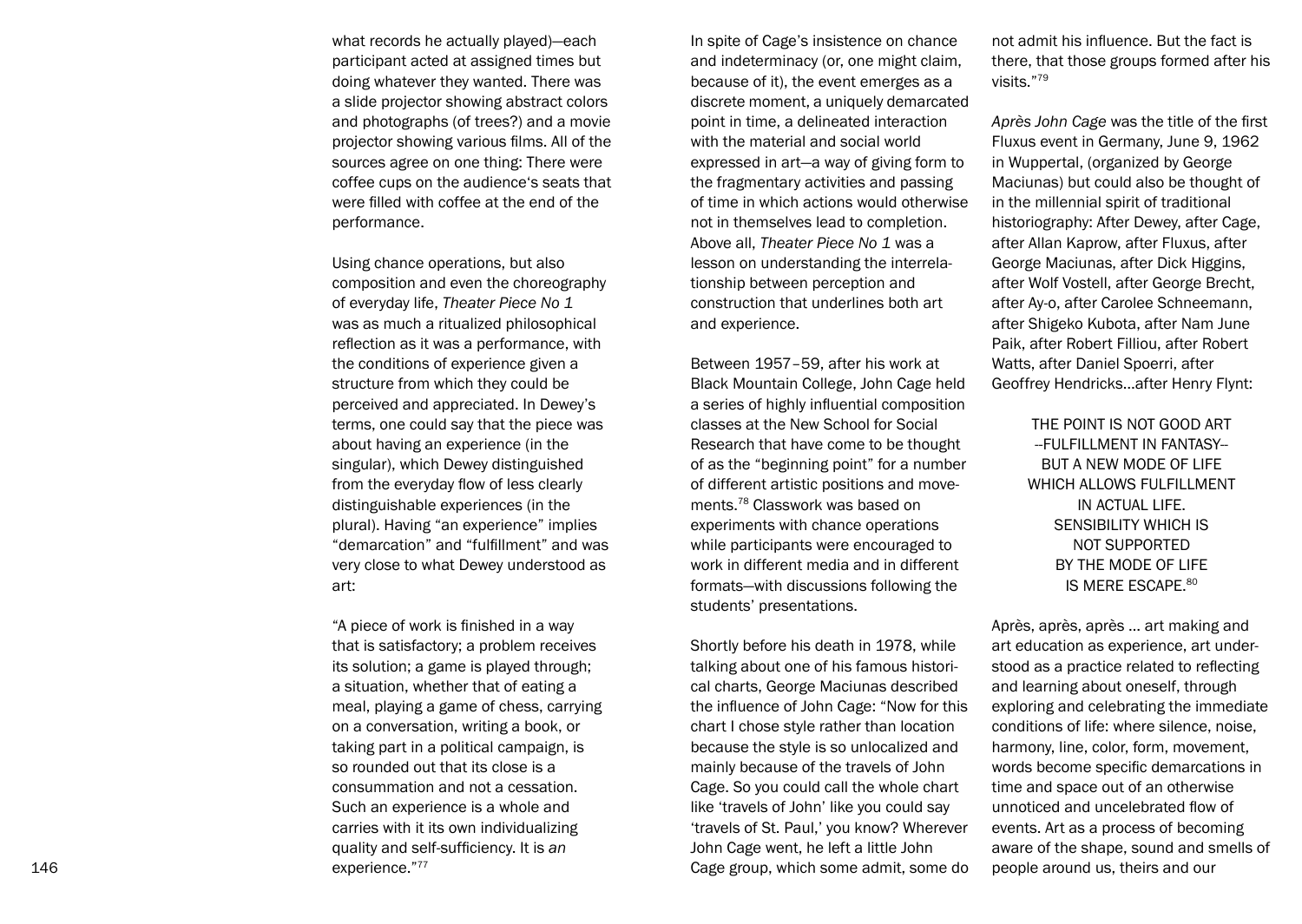placement in space, our movements, etc. celebrating this empirical fact in a mixture of technique, philosophical reflection and critical pedagogy, we learn to pay attention to the manifold conditions of the possibility of this experience—philosophically in analysis and joyously in art.<sup>81</sup>

## Pedagogy and the Avant-Garde: Allan Kaprow, Robert Filliou and "Fluxus Experience"

In the introduction to Allan Kaprow's collected writings, the editor Jeff Kelley paints a picture of Allan Kaprow reading Dewey's *Art as Experience.* Kaprow "the young, ambitious artist and philosophy graduate student" who "penciled in his thoughts as he read" underlining that "art is not separate from experience... what is an authentic experience?... environment is a process of interaction."

Jeff Kelley continued:

"With these and other scribbles, Kaprow grounds himself in American pragmatism and forecasts the themes of his career. "<sup>82</sup>

In Kaprow's Manifesto from 1966 we read:

"Now, as art becomes less art, it takes on philosophy's early role as a critique of life. […] Precisely because art can be confused with life, it forces attention upon the aim of its ambiguities, to 'reveal' experience. "<sup>83</sup>

Kaprow's studies of the "process of interaction in an environment" were not only artistic statements, they were also guidelines for exploring and constructing the conditions of life.

In Robert Filliou's *Teaching and Learning as Performing Arts* we find a similar approach that develops out of a growing consciousness about the philosophical and broad educational implications of new techniques developing in the arts:

"The purpose of this study is to show how some of the problems inherent in teaching and learning can be solved—or let's say eased—through an application of the participation techniques developed by artists in such fields as: happenings, events, action poetry, environments, visual poetry, films, street performances, non-instrumental music, games, correspondences, etc."<sup>84</sup>

*Te aching and Learning as Performing Arts* includes interviews with Allan Kaprow, John Cage and Joseph Beuys. It could be thought of as a textbook for a radical pragmatist philosophy (or perhaps an anthropology) of art as education (and education as art). Filliou began with the most basic and obvious human activities, and then transposed them into different intellectual and emotional contexts. The lectureperformance *Teaching and Learning As Performing Arts Part II: Travelin' Light - It's a Dance, Really* (1979) made while shaving himself or before that *Whispered History of Art* (1963) are good examples of how his art and **complexities, working through these** and complexities, working through these and  $\frac{149}{2}$ 

teaching practice moved between genres and modes of expression, where irony, humor, existential awareness and philosophical reflection (and reverie) comingle.

In her book *Fluxus Experience*, which closely follows the line passing from John Dewey to Fluxus artists, Hannah Higgins describes this mixture of art practice and pedagogical project as promoting "experiential learning, but also interdisciplinary exploration, selfdirected study, collective work, and the non-hierarchical exchange of ideas. Finally, by fostering such freedom, it avoids the homogenizing influence of formal institutions of learning and art academies."<sup>85</sup> "Fluxus experience" places experimentation at the center of an egalitarian educational philosophy. Following in the pragmatist tradition, the artist does not work according to fixed principles, he/she works towards them, in the hope of drawing conclusions relevant for further practical action. Art becomes a concentrated practice of interaction and improvisation in a direct response to the situation at hand—both from a social and practical task-based standpoint.

He re in the avant-garde interpretation of Dewey, after having (once polemically, now pragmatically, and then once again polemically) equated art and life, the formalisms of identity and experience can be attacked as one would attack the formalisms of art. At times remarkably simple, clear and to the point, at others struggling with unexpected contingencies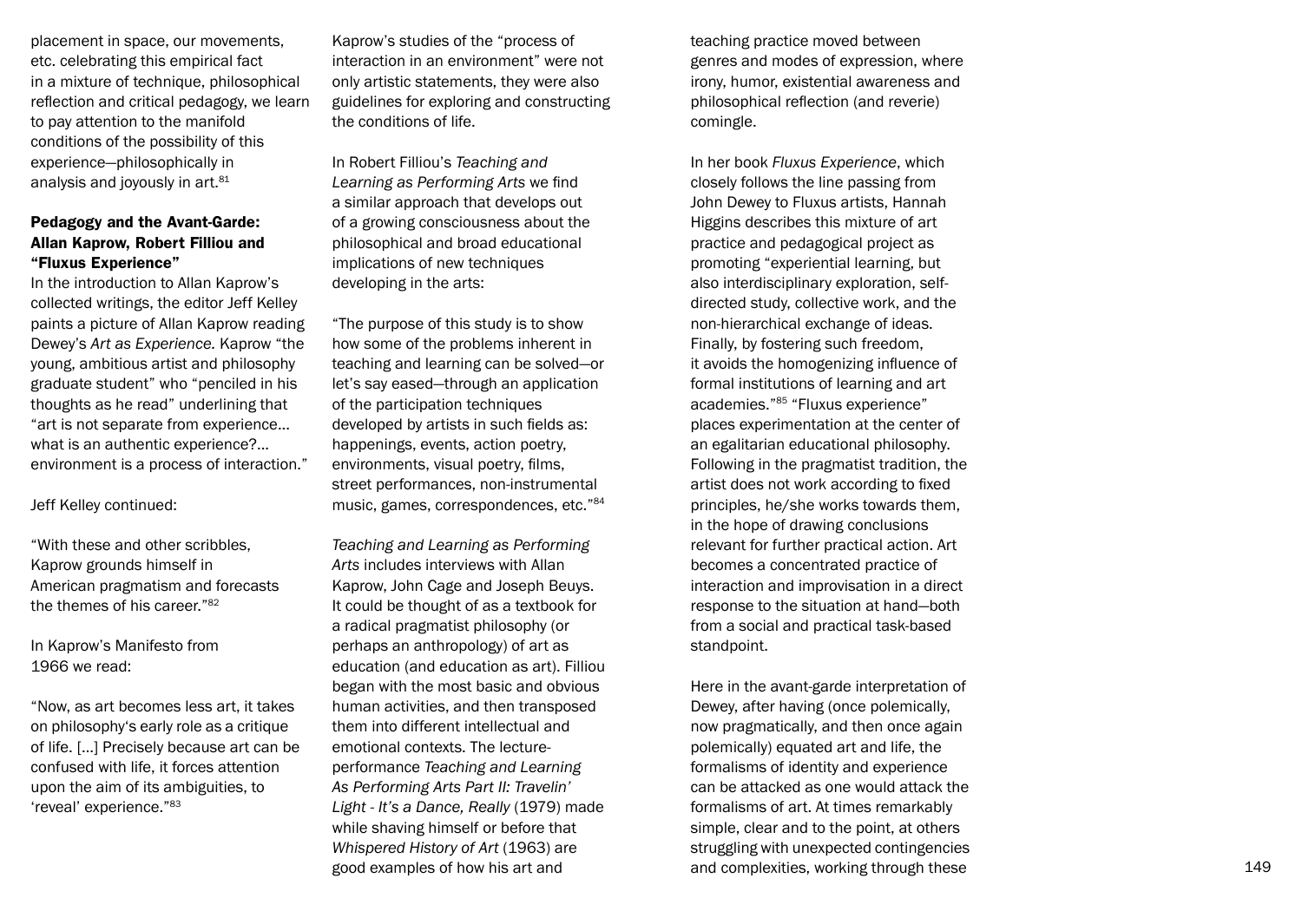artistic and existential questions—we might begin to create different strategies of art education that could be imple mented in a wide variety of contexts, in high schools, vocational schools, art schools and universities—and through this begin working on redefining the conditions of contemporary experience.

# Preliminary Notes for a Program of Art Education for the 21<sup>st</sup> Century: Après Dewey

#### 1. Learning by Doing (expanded)

One of the common phrases used to describe Dewey's educational philosophy is "learning by doing." But this should not be understood in the sense of gaining a skill through actual practice: Dewey's "learning by doing" was not a theory of how to best gain practical skills. For Dewey the philosophy of learning by doing was a process of learning about broad social, political and philosophical questions through working out very immediate problems related to practice (much like the philosophical notion of "pragmatism," "learning by doing" is too often understood in merely opera tional or instrumental terms).

In much the same way that learning by doing has nothing necessarily to do with skill, likewise art should not be taught merely for the sake of preparing future artists to be competent in a certain form of expression. The knowledge gathered in art-experience instead represents a critical and self-conscious approach to all human activities (pragmatist experience is always related to "doing"),

which, if explored in all of their complex ity, should lead us to an understanding of our place in the present social organi zation and even in history (here, unlike Hegelian inspired philosophies, it is important to remember that pragmatist agency is not limited to world-historical figures). In this way the goal of "learning by doing" is not only learning *how* to do something but rather the *'who, what, where, when, why*' we do something. An example based on gardening from *Democracy and Education* from 1916 (translated into German in 1930):

"Gardening, for example, need not be taught either for the sake of preparing future gardeners, or as an agreeable way of passing time. It affords an ave nue of approach to knowledge of the place farming and horticulture have had in the history of the race and which they occupy in present social organization."<sup>86</sup>

## 2. Art and (the Institutionalization of) Fallibilism

There is a trajectory of art in the  $20<sup>th</sup>$ century based on fallibilism, on the idea that all claims of knowledge, all alleged truths should be subject to scrutiny. Even though one might seek definitive knowledge, certainty, truth, etc., there can be no claim that is immune from doubt. All art that challenges accepted fundamental notions of what art is works with some level of fallibilism. What we consider, or what up until now we have considered to be art is a starting point for further fundamental inquiry and experimentation (with the results contingent upon the particular experiment at hand). Certainty in

science as well as in art "blocks the road to the inquiry by which things are found out."<sup>87</sup> Art freed from any definite framework is methodologically and philosophically framed as a pursuit, in this case, a provisional proposition, a proposed answer to the question "what is art?" One can easily imagine John Cage reading Dewey's essay on Peirce:

"Fallibilism is also more than a neces sary postulate of method. It has definite philosophical implications. It points to the continuity of all things in nature. 'The principle of continuity is the principle of fallibilism objectified.' It signifies that as our knowledge swims in a continuum of indeterminacy, so things themselves swim in continua; there are no exact breaks and divisions such as would make exact knowledge possible. Only the idea of fallibilism opens the mind to the observation of the merging edges, the fluidity of all things."<sup>88</sup>

It is important to remember that this is not an invitation to relativism, nor pure skepticism, but rather working with the knowledge of provisional truths (the nihilists and skeptics have stopped seeking! They already know there is no truth…).

Pe rhaps more importantly, beyond pure intellectual or artistic pursuit, fallibilism as a philosophical program has implications for the constitution of a democratic state. Establishing that we can never be certain of our claims, implies a willingness to listen to different and opposing views,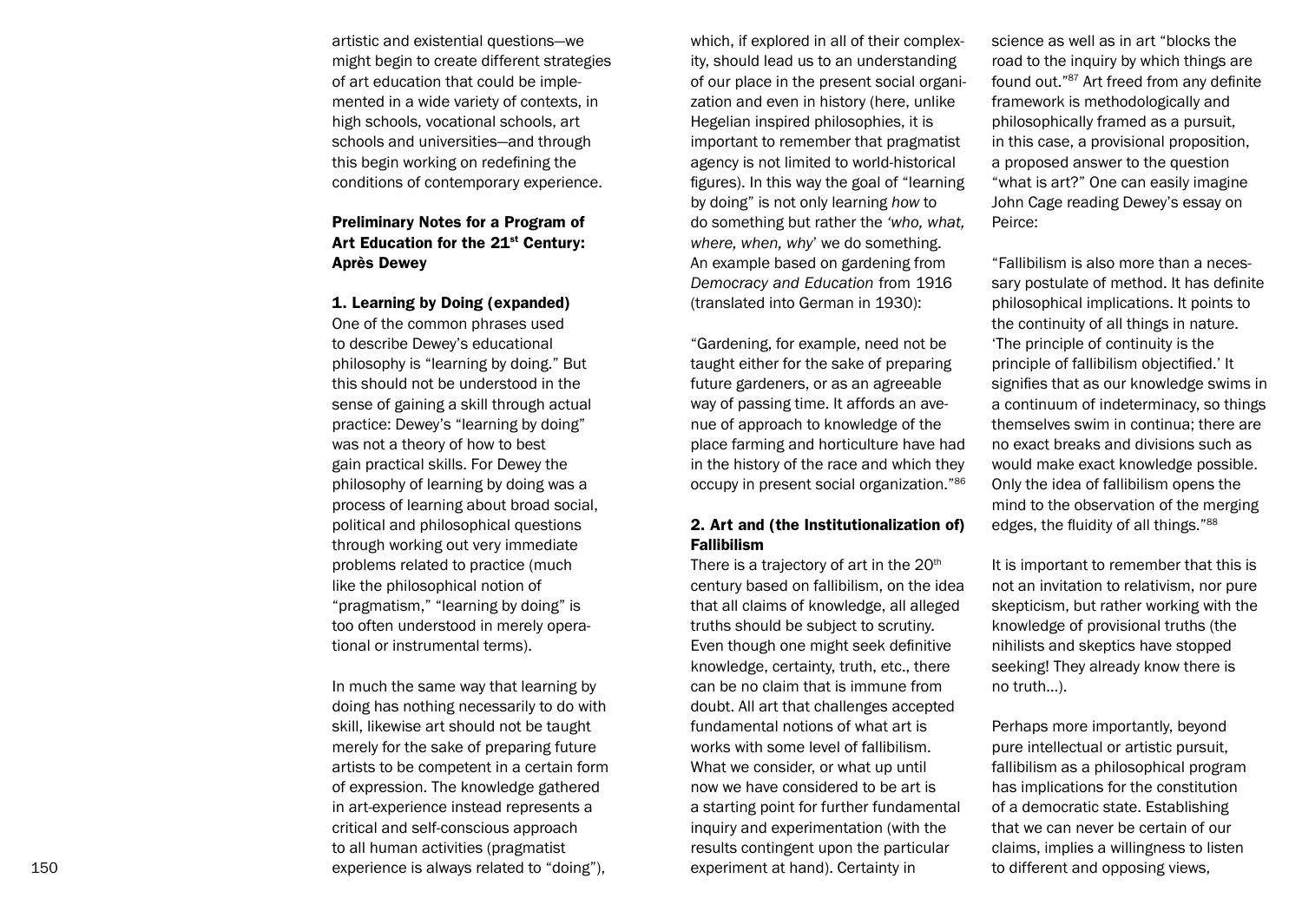which, of course, is the basis of negotiat ing power relations within a democratic society.

Art schools and exhibition spaces are (could be, should be) institutions that are based on an understanding of the necessity of challenging the underlying assumptions and traditions not only of art, but also of society as a whole, providing an institutional space for fallibilism in theory and practice, where all symbols, images, all forms of representation and identity can be called into question—in a celebration of contingency!<sup>89</sup>

## 3. Radical Pragmatism: Constructive Experience and Contingency

The philosophy of "pragmatism" has a complex history. I would try to describe it in the most basic terms possible as a philosophy that claims that knowledge and agency are inseparable, that social reality is formed through a collective construction of meaning, which in turn creates the future conditions for knowledge-agency. The constructivism of pragmatism, unlike the similar logic of certain schools of postmodernism is closer to the empiricism of the natural sciences—although the notion of experiment can also be seen in aesthetic terms. Pragmatic experience is a process of reacting and acting but also constructing forms of conscious ness in an "active and alert commerce with the world […] complete interpenetration of self and the world of objects and events."<sup>90</sup> In this way, pragmatist consciousness is not

about representing but rather inter acting or even making transactions with nature.

Perhaps most importantly, these active transactions with nature, while wholly based in a specific social reality, are contingent. Although situated in a specific time and place in a specific human community, they are always constructed—and therefore open to transformation. The contingent nature of experience is reflected in the notion of the experiment. The experimentexperience, though formulated within certain given structures, is always uncertain in outcome. Unlike more sociologically-minded traditions, existing social structures, patterns of behavior and ways of thinking are to be understood, at best, as experiments in social organization that could just as easily be conceived in entirely different terms. The pragmatist-constructivist revolution begins with the Monty Python gag "and now for something completely different…"

## 4. Democracy as a Form of Engagement

To what extent is education the means with which society reproduces itself? To what extent is it a challenge to given structures? Of the many dualisms that pragmatism sought to overcome: the dualisms between mind and body, between theory and practice, etc. would have to be added the underlying social dualisms of the master and slave, and of rich and poor. The Deweyian tradition would try to find a level of fundamental egalitarianism

within education qua experience. First comes the fallibilist starting point—calling all certainties into question—which is crucial to avoid education becoming reproduction. Then the overcoming of the dualism of theory and practice through "learning by doing," underlined in the common interactive experience of teaching as learning and learning as teaching, and finally the stress on experience as experiment reflects a fundamental, ontological contingency the indeterminacy of the future condi tions of experience.

# 5. Art and the Humanities in Vocational Training

De mocracy takes work. For Dewey this work begins with education, with schools cultivating freethinking and self-critical individuals—not merely the vocational and instrumental skills that are needed for a profession. In Dewey's pedagogy, broad humanities-based education and the arts would take on a central role as initiators of open processes that link immediate professional-oriented work to critical thought (see also: learning by doing). Here yet another dualism should be overcome by both vocational schools teaching humanities and art and humanities and art schools teaching vocational training (the latter case was, for example, at the core of the Black Mountain College curriculum).

The current crisis of democracy must be understood as part of a long-term crisis in funding in education and culture with roots in the cultural shift of the 1970s and 1980s. We are now living the results of neo-liberal cuts in public 153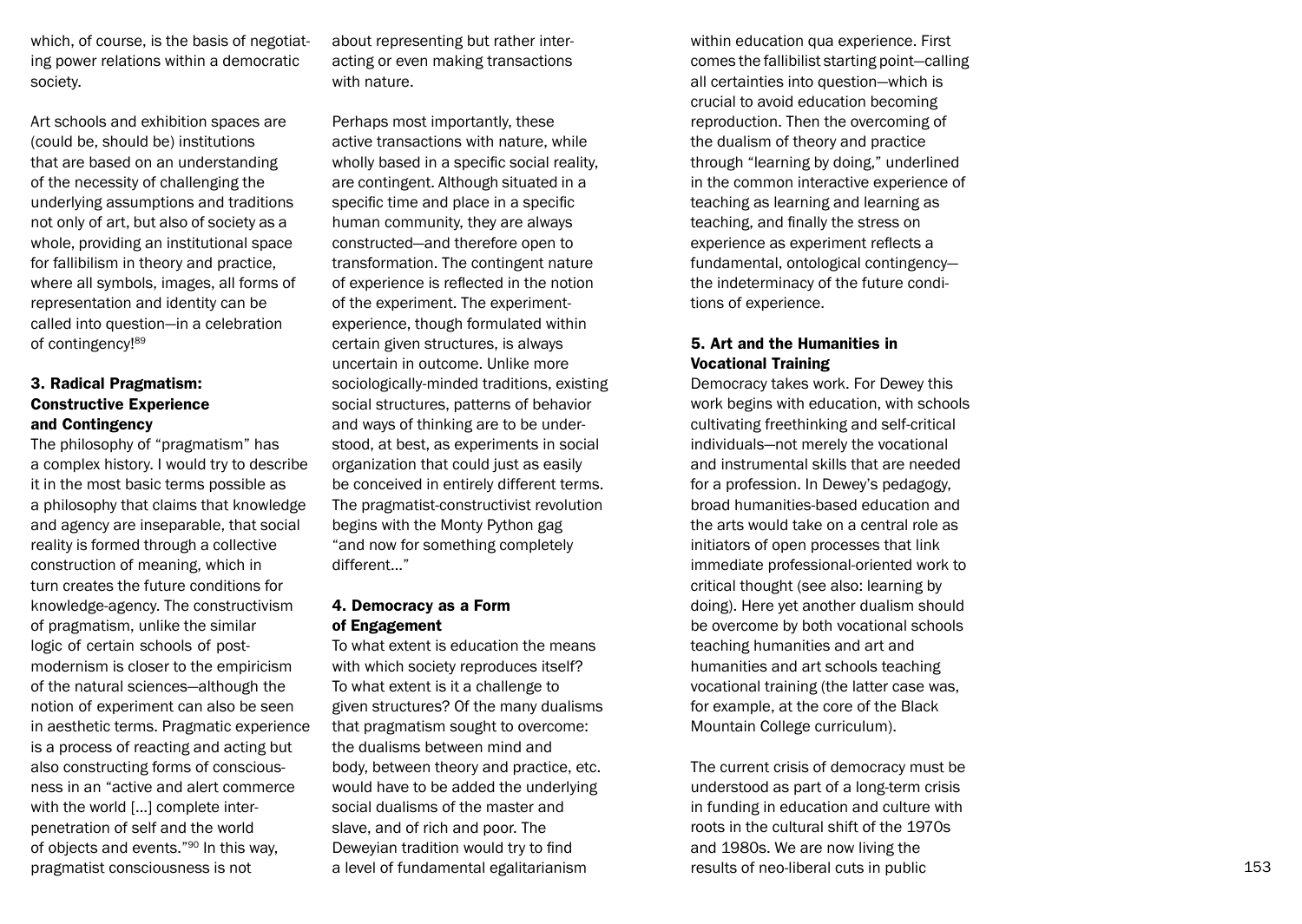education (and in the US the exploding costs of private education) coupled with the conservative preservation of cultural dominance through the continued separation of pupils into different educational paths based almost entirely on class distinctions.

This crisis has become more evident in recent years, with large voter blocks without an academic background becoming more and more enthralled with repeating the clichés of the ruling class. While the question of education and social background is of course complex, with numerous factors playing a role including property, profession, salary, future perspectives, etc. there nonetheless is such an overwhelming statistical correlation between extremeright-wing populist tendencies and vocational training that it is long overdue to reconsider this division of education and labor—from both sides.

## 6. Pragmatism Vs. Neo-Conservative Thinktanks?

During the height of neo-liberal conservatism and its attacks on progressive education and art funding in the late 1980s, the political theorist Martin Walzer remarked

"Th e neoconservative thinktanks of the 1970s and early 1980s provide the only recent example of the unity of theory and practice. Leftist and even liberal arguments these days are largely theoretical in character: professors writing for other professors. […] Political theory is a kind of alienated politics, an enterprise carried on at some distance

from the activities to which it refers. The result, very often, is endless refinement, esoteric jargon, romantic posturing, and fierce intramural polemic."<sup>91</sup>

Today it increasingly appears that one of the most important ideas of pragmatism has been forgotten by progressive politics: the dichotomy of theory and practice can only be overcome through agency! The "unity of theory and practice" Walzer speaks of here has dominated policy decision-making for the past 40 years. A future progressive art education must take this situation into consideration and must work on the level of funding and policy-making to forward its goals—in addition to exploring the romantic and esoteric polemics of critical discourse and practice!

# 7. "…I regretted the fact that I had allowed the violence of the social world to triumph over me, as it had triumphed over him."<sup>92</sup>

In the epilogue of Didier Eribon's *Returning to Reims* from 2009, which traced his own intellectual and existential transformation, moving from a provincial working-class background to Paris to become a well-known sociologist and philosopher, Eribon reflects upon his relationship to his father and family and to the cultural world he had come from. Between the social precarity and intense personal challenges faced both by his parents and himself, his story unfolds within an autobiographical and discursive space. It is the story of a man reacting to his very specific personal experiences and at the same time an

analysis of the "several collective determinations, and therefore 'several identities' and several forms of subjec tion"<sup>93</sup> that had shaped this experience.

Th e publication in 2009 of Eribon's work came at an important cultural moment, as social-democrat parties throughout Europe lost their grip on the continent's political imagination—in spite of the massive failure of investment capitalism made obvious in 2008—as large groups of people shifted their allegiance from socialist or leftist parties to voting for extreme right-wing populism— while at the same time, the artworld had perhaps never been as politically self-conscious.

In much the same way that Dewey criticized the separation of art from society, thereby creating a situation where the dominant classes were able to compartmentalize and segregate a certain kind of experience, one could also claim that the critical hermeneutics (cultural and political theory) that have developed alongside art have also been compartmentalized and removed from society at large. In the same way that the excessive concentration on the objecthood of art was related to the role art objects play in maintaining classbased society, one could argue that the academicization of art and political theory also has led to an unbridgeable gap between those "in the know" and those outside of institutions of art and higher learning. While this is a recurring theme on the left (i.e. the problem of the intellectual elite), I feel it nonethe less must be reiterated here in the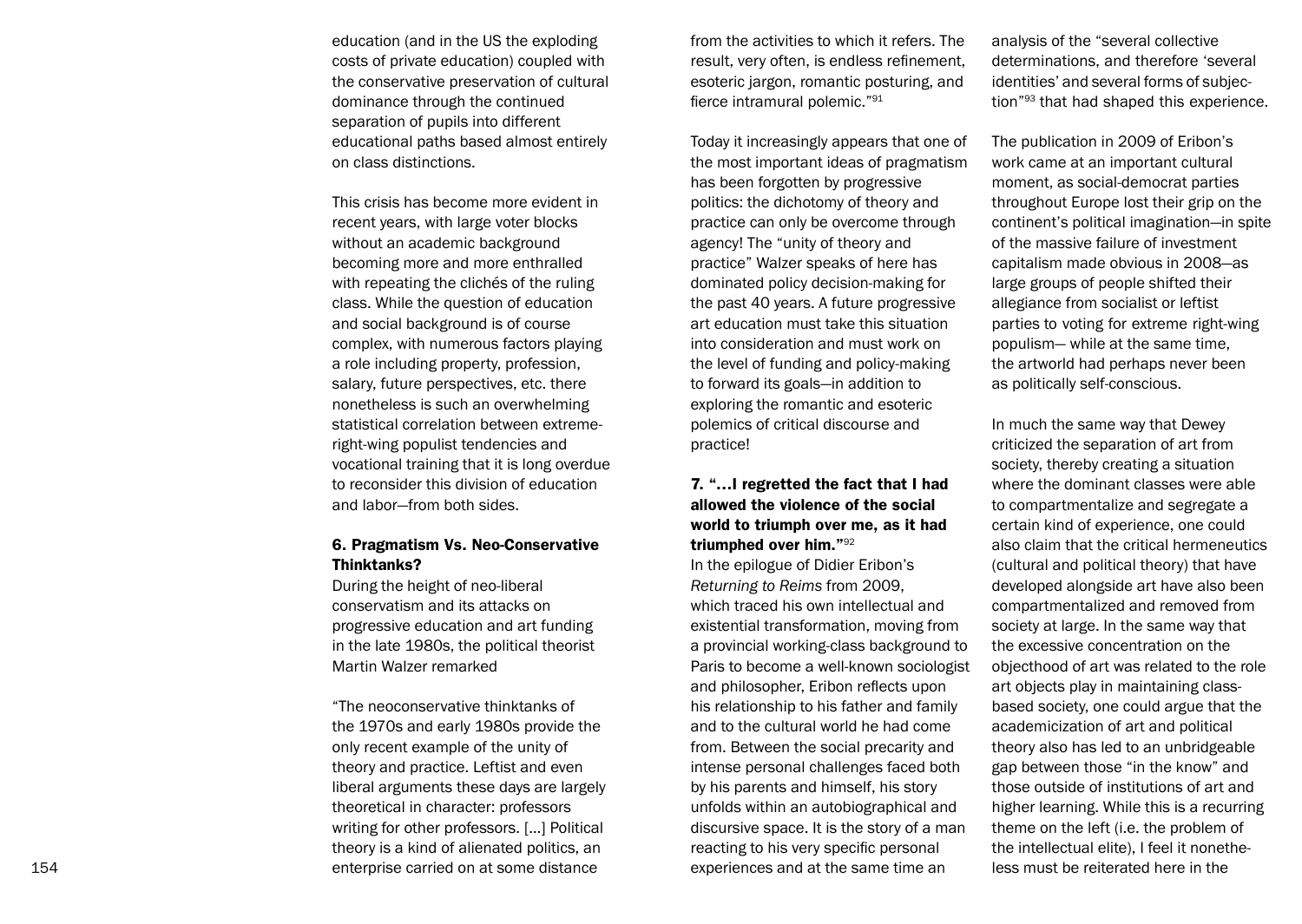context of what I would call a "radical pragmatic" perspective. Although there is certainly never one 'silver bullet' argument or program that could change this dramatic and complex situation, one can find in Dewey's work and to a certain extent in the avant-garde inter pretation of his philosophy, a program of art education that could be imple mented in cultural and educational institutions across the spectrum of society. In any case, rather than holding endless debates about the effects of the Bologna Process on the aristocratic art academies or the imminent threat to mythical Humboldtian ideals, it would again be necessary to think of education in broader progressive, perhaps even utopian (albeit pragmatic) terms. At the very least, education should once again be considered under experiential terms as an experiment in learning how to live.

69 Boris Groys, "Education by Infection," in: *Art School Propositions for the 21st Century*, ed. Steven Henry Madoff (Cambridge: The MIT Press, 2009), 27.

70 John Dewey, *Art as Experience* (New York: Perigee, [1934] 2005), 1. Emphasis added.

71 "As it took shape, the college became a unique combination of liberal arts school, summer camp, farm school, pioneering village, refugee center and religious retreat." Mary Emma Harris, "Black Mountain College: European Modernism, the Experimental Spirit and the American Avant-Garde," in: *American Art in the 20th Century*, ed. Christos Joachimides and Norman Rosenthal (Munich: Prestel, 1993), 95.

72 "Während der Zeit von 1919 bis 1933 durchliefen das Bauhaus 1287 Studierende aus 29 Staaten. Davon waren 20% Ausländer, und etwas ein Drittel war weiblich." Michael Siebenbrodt and Lutz Schöbe, *Bauhaus: 1919-1933* (New York: Parkstone International), 231.

73 "Albers went further to find in form an ethics of perception, which he developed in theories of progressive pedagogy concerning experimentation and social change. Drawing on the work of John Dewey, Albers presented the methodology of the experimental test as a forceful corrective against stagnant perceptual habits in the culture at large, centering attention on the tremendous stake of progressive education in combating forces of social reproduction, that is, the tendency of dominant cultural values to be reproduced as the privileged traditions of society." Eva Díaz, "The Ethics of Perception: Josef Albers in the United States," *The Art Bulletin*, Vol. 90, No. 2 (June 2008), 260, https://www.jstor.org/ stable/20619605.

74 Josef Albers, "Concerning Art Instruction," in: *Black Mountain College Bulletin*, Series 1, No. 2 2 (Black Mountain College: North Carolina, 1934), https://monoskop.org/ images/9/9c/Black\_Mountain\_ College\_1933-1934.pdf.

75 William Fetterman, *John Cage's Theatre Pieces: Notations and Performances* (East Sussex: Psychology Press, 1996).

**76** According to an interview he held in 1961, it was the "Julliard Lecture" later published in *A Year From Monday* (1964). See: William Fetterman, *John Cage's Theatre Pieces: Notations and Performances* (1996).

77 John Dewey, *Art as Experience*, 37.

**78** Students of Cage at the New School lectures included George Brecht, Jim Dine, Al Hansen, Dick Higgins, Scott Hyde, Allan Kaprow,

Jackson Mac Low, Larry Poons, George Segal, Florence Tarlow and 'LaMonte Young.

79 George Maciunas, in: *Ubi Fluxus ibi motus 1990-1962* (Milan: Edizioni Mazotta, 1990), 227.

80 Henry Flynt, "Mutations of the Vanguard," in: *Ubi Fluxus ibi motus 1990-1962* (Milan: Edizioni Mazotta, 1990), 128.

81 "Such consciousness of what we do and feel each day, its relation to others' experience and to nature around us, becomes in a real way the performance of living. And the very process of paying attention to this continuum is poised on the threshold of art performance." Allan Kaprow, *Essays on the Blurring of Art and Life*, edited by Jeff Kelley (Berkeley: UC Press), 196.

82 Jeff Kelley, "Introduction," in: Allan Kaprow, *Essays on the Blurring of Art and Life*, xi.

83 Allan Kaprow, "Manifesto," in: *Essays on the Blurring of Art and Life*, 82.

84 Robert Filliou, T*eaching and Learning as Performing Arts* (New York: Verlag Gebrüder König, [1970] Facsimile Reprint 2014), 12.

85 Hannah Higgins, *Fluxus Experience* (Berkeley: UC Press, 2002), 189.

86 John Dewey, *Democracy and Education: An Introduction to the Philosophy of Education* (New York: The Macmillan Company, [1916] 1931), 235. Please note that Dewey's use of the word 'race' corresponds to the now outdated use meaning "people." Dewey, as an early supporter of the N.A.A.C.P., was certainly not a racist.

87 John Dewey, "Charles Sanders Peirce," in: *The Later Works of John Dewey*, Vol. 6, ed. Jo Ann Boydston (Carbondale: Southern Illinois University Press, 1985), 275. 157 (1988), 1988. 157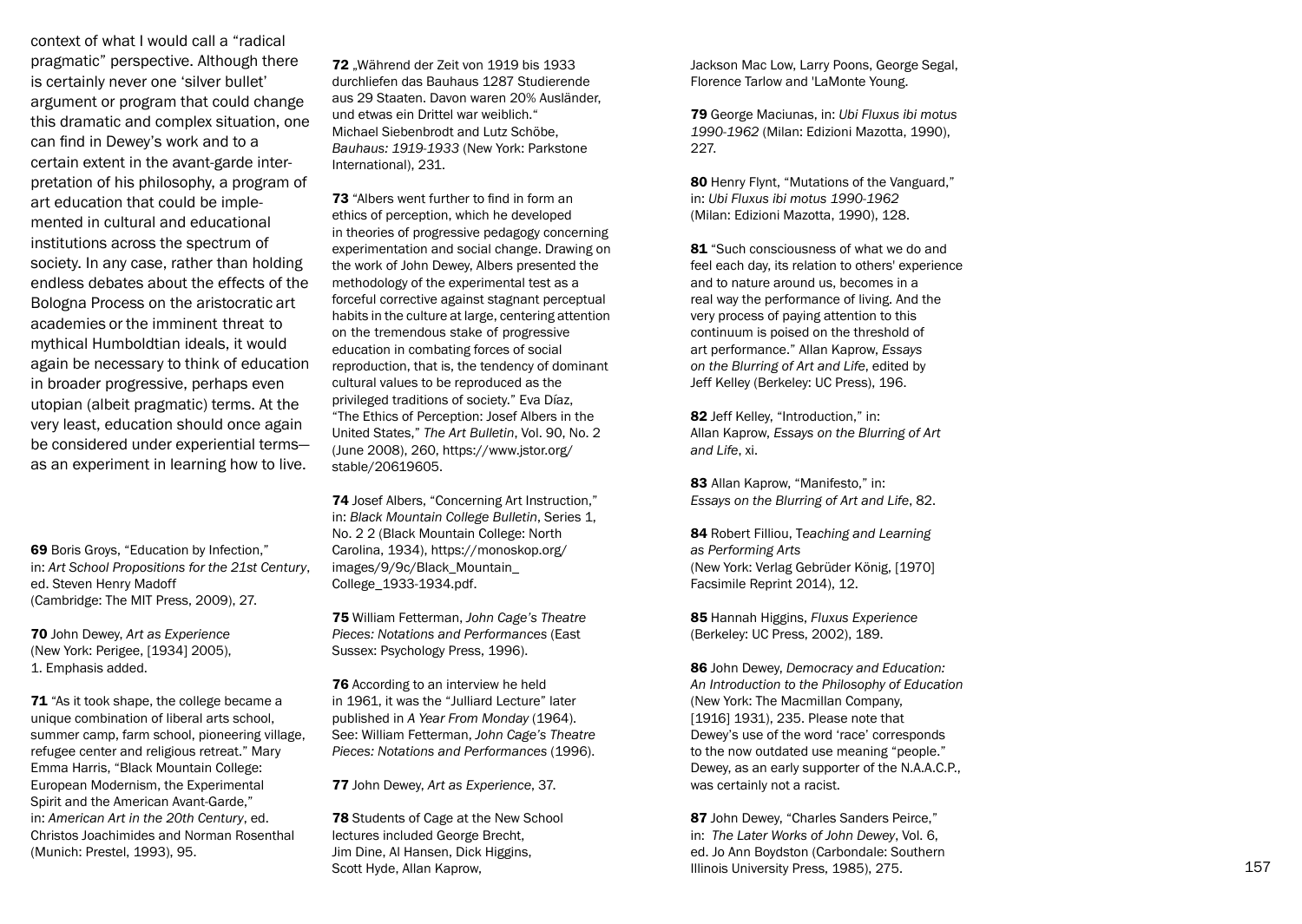88 John Dewey, "Charles Sanders Peirce," 275.

89 Although, unfortunately and obviously, this is not always the case… formalisms of identity and moralism can be found everywhere.

90 John Dewey, *Art as Experience* (New York: Perigee, [1934] 2005), 18.

91 However bleak this might sound, there is hope, as Walzer continued: "Nonetheless, interesting work gets done, and if some of it is written in code, it is still possible to detect certain tendencies that may one day have practical impact." Martin Walzer, "Introduction: The State of Political Theory," *Dissent*. Summer 1989, 337.

92 Didier Eribon, *Returning to Reims* (Cambridge MA: Semiotext(e), 2013), 244.

93 Didier Eribon, *Returning to Reims*, 242.